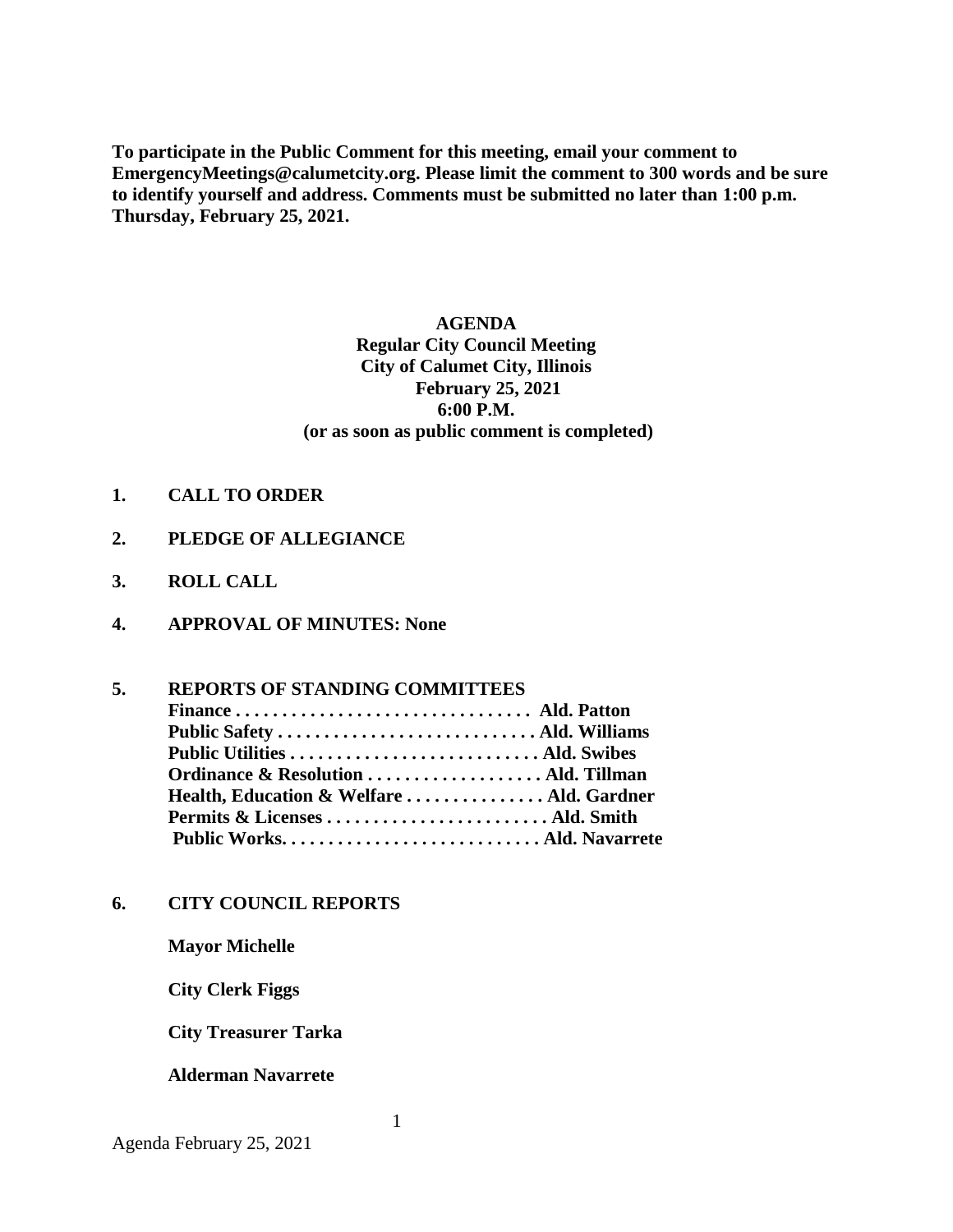**Alderman Swibes**

**Alderman Tillman**

**Alderman Williams**

**Alderman Gardner**

**Alderman Patton**

**Alderman Smith**

## **7. INFORMATIONAL ITEMS TO BE ACCEPTED AND PLACED ON FILE**

| A. Illinois Commerce<br><b>Commission</b>             | <b>RE: Illinois Commerce Commission v.</b><br><b>Northern Illinois Gas Company</b><br>d/b/a Nicor Gas Company     |
|-------------------------------------------------------|-------------------------------------------------------------------------------------------------------------------|
| <b>B. Illinois Commerce</b><br><b>Commission</b>      | <b>RE:</b> Proposed general increase in rates                                                                     |
| C. Illinois Environmental<br><b>Protection Agency</b> | RE: Calumet City L175717, L175766, L175767,<br>L175768 & L175769 Project Plan Approvals                           |
| D. Board of Fire and Police<br><b>Commissioners</b>   | <b>RE:</b> Informing the Council of the hiring of firefighter<br><b>Jason Plagens effective February 25, 2021</b> |

### **8. NEW BUSINESS**

- **A. Various Action Items:**
	- **1. Approve the installation of a "Resident Parking Only" sign at 505 Yates Ave; direct Public Works to install.**
	- **2. Approve the extension of the City's Refuse Contract with Republic Services through February 28, 2022, selecting from options presented, and direct the Mayor to execute the necessary agreement.**

## **B. BUILDING PERMITS - None**

Agenda February 25, 2021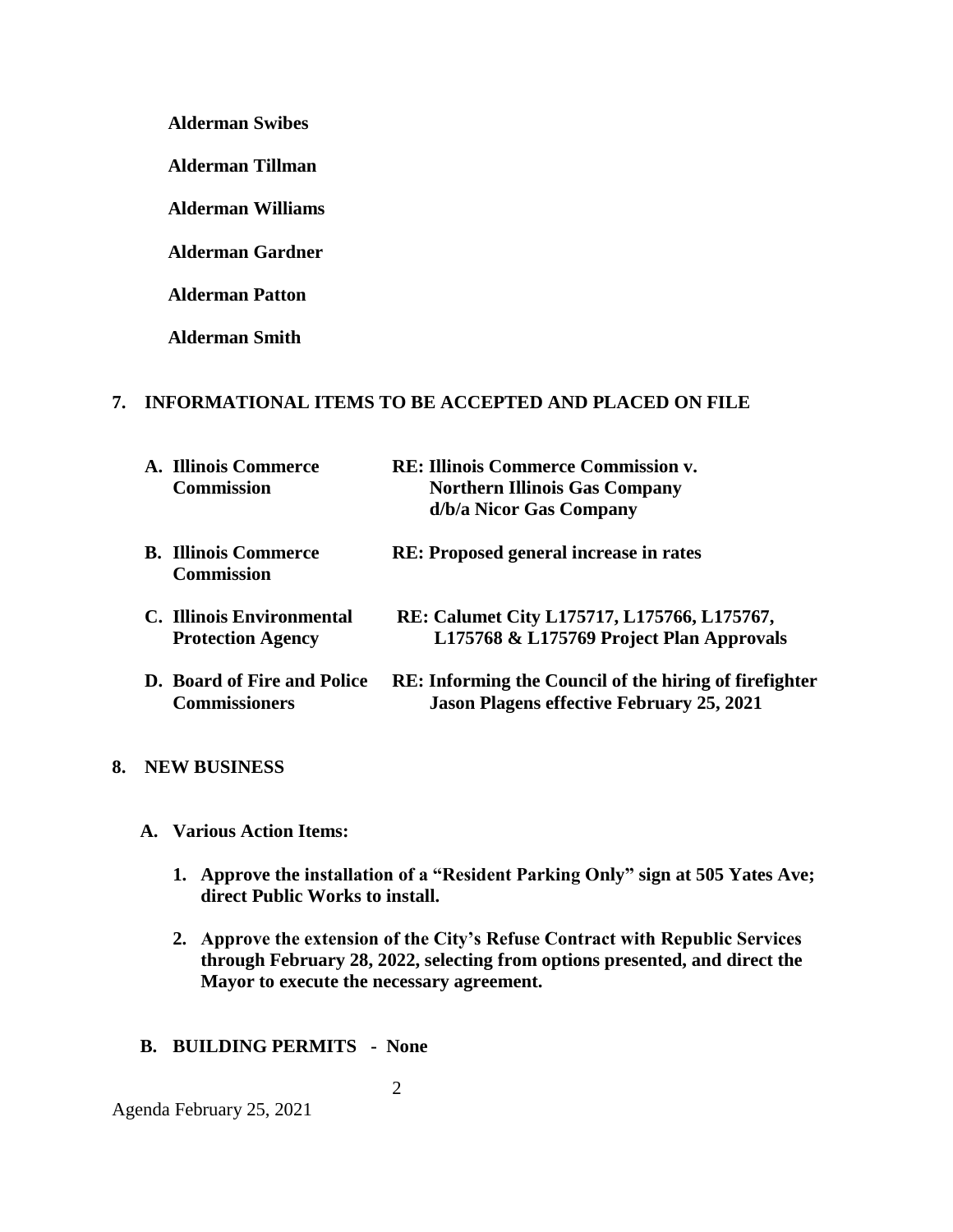## **C. RESOLUTIONS AND ORDINANCES**

**1. A Resolution Approving The Submission Of An Application By The City Of Calumet City For A Project To Be Funded By The Cook County Bureau Of Economic Development Community Development Block Grant (CDBG) Program (Capital Improvements) For The 2021 CDBG Program Year.**

# **D. FINANCIAL MATTERS**

- **1. Approve buy-back for Firefighter Brian Bonic due to his retirement; authorize the City Treasurer to remit payment in the amount listed in the communication to be charged to the appropriate accounts.**
- **2. Approve replacement of street light at 154th & Pulaski; authorize the City Treasurer to remit payment to Lyons-Pinner in the amount of \$6,119.00 and to charge account #04007-52449.**
- **3. Approve purchase and delivery of salt 2/10/21; authorize the City Treasurer to remit payment to Morton Salt in the amount of \$28,239.27 and to charge account #04007-52456.**
- **4. Approve purchase and delivery of salt 2/11/21; authorize the City Treasurer to remit payment to Morton Salt in the amount of \$44,397.31 and to charge account #04007-52456.**
- **5. Approve emergency demolition of 799 Mackinaw due to unsafe, unsanitary conditions; authorize the City Treasurer to remit payment to Holland Asphalt, Inc. in the amount of \$23,700.00 and to charge account #12507-52645 (2 estimates obtained; lowest proposal accepted).**
- **6. Approve settlement for William Klomes v. Calumet City, Case No. 18 WC 30753; authorize the City Treasurer to remit payment, as stated in the communication, and charge to account #01050-52131.**
- **7. Approve email renewal quote; authorize the City Treasurer to remit payment to GoDaddy in the amount not to exceed \$18,315.16 and to charge account #01099-55120.**

Agenda February 25, 2021